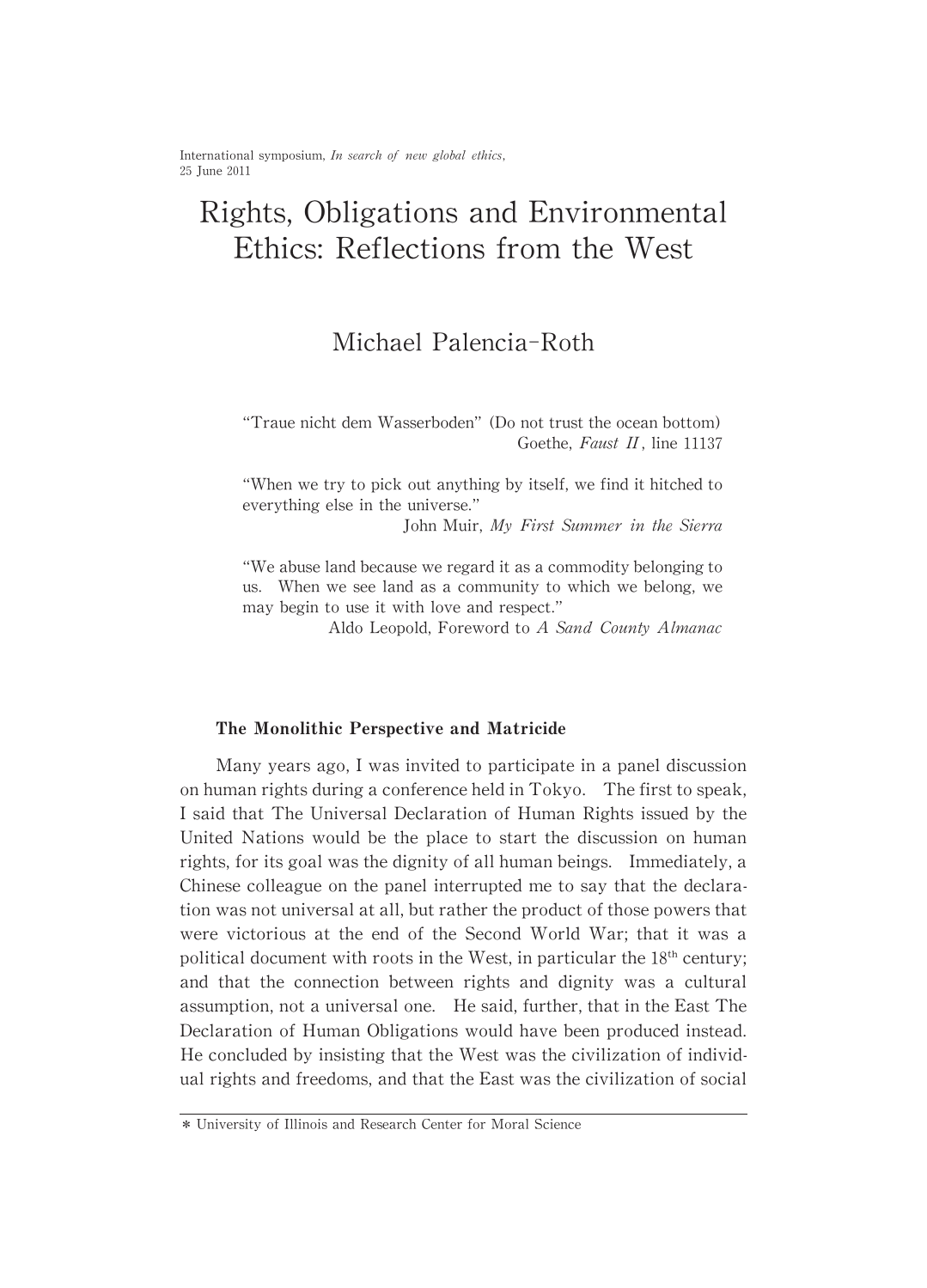obligations and responsibilities. In his mind, the divide between East and West was unbridgeable, permitting neither discussion nor compromise. I could not even get him to admit that all human beings have a "right" to "dignity," regardless of their cultural origin. My Chinese colleague would have said that Rudyard Kipling was correct when he wrote, "East is East, and West is West, and never the twain shall  $meet.^{"1)}$ 

In that discussion, I and my Chinese colleague each revealed some monolithic assumptions: I that "human rights" was the supreme universal value, he that the East was the sole possessor of the idea and practice of obligations and responsibilities and that an unbridgeable abyss separated a monolithic West from a monolithic East.

The monolithic separation of East and West is attractive to many because it is simple and confirms a dualistic conception of reality. Dualistic thinking facilitates the ethics of domination over other human beings and over nature itself. It justifies—whether by design or not the use and abuse of power, and it does so through strategies of objectification and dehumanization. Dualistic thinking based on the belief in monolithic cultural identities masks the layered complexity of culture itself. The issue of rights plays a role in eastern cultures, just as that of responsibilities or obligations does in western cultures. Certain traditions in the West discuss responsibility, obligation, and duty-profoundly moral traditions that value human dignity as well as the individual's relationship to others, to society, and to nature.

In his last book, Mankind and Mother Earth (1976), Arnold Toynbee issued a dire warning. "Man," said Toynbee, "is the first species of living being in our biosphere that has acquired the capacity to wreck the biosphere and, in wrecking it, to liquidate himself" (17). This capacity for "matricide," to use Toynbee's term, he attributes primarily to the industrial revolution and the creation of atomic weapons and nuclear energy—children all of the biblical injunction in *Genesis* 1:28 to subdue the earth and have dominion over everything that moves upon it (*Mankind and Mother Earth*, 18, 20).<sup>2)</sup> Or, as Aristotle writes in his

2) The essentially theological argument is made by Lynn White's in his influential essay on the subject. See Lynn White, "The Historical Roots of Our Ecological Crisis," Science (1967), 155: 1203-1207. See also Arnold Toynbee, Mankind and Mother Earth: A

<sup>1)</sup> Kipling's words are usually taken out of their original context and used to support blanket assertions about the East versus the West. What Kipling actually meant was something more subtle and the opposite of an unbridgeable confrontation. Here are the original lines, which both begin and end the poem entitled "The Ballad of East and West": "Oh, East is East, and West is West, and never the twain shall meet,/Till Earth and Sky stand presently at God's great judgment Seat;/But there is neither East nor West, Border, nor Breed, nor Birth,/When two strong men stand face to face, tho' they come from the ends of the earth!"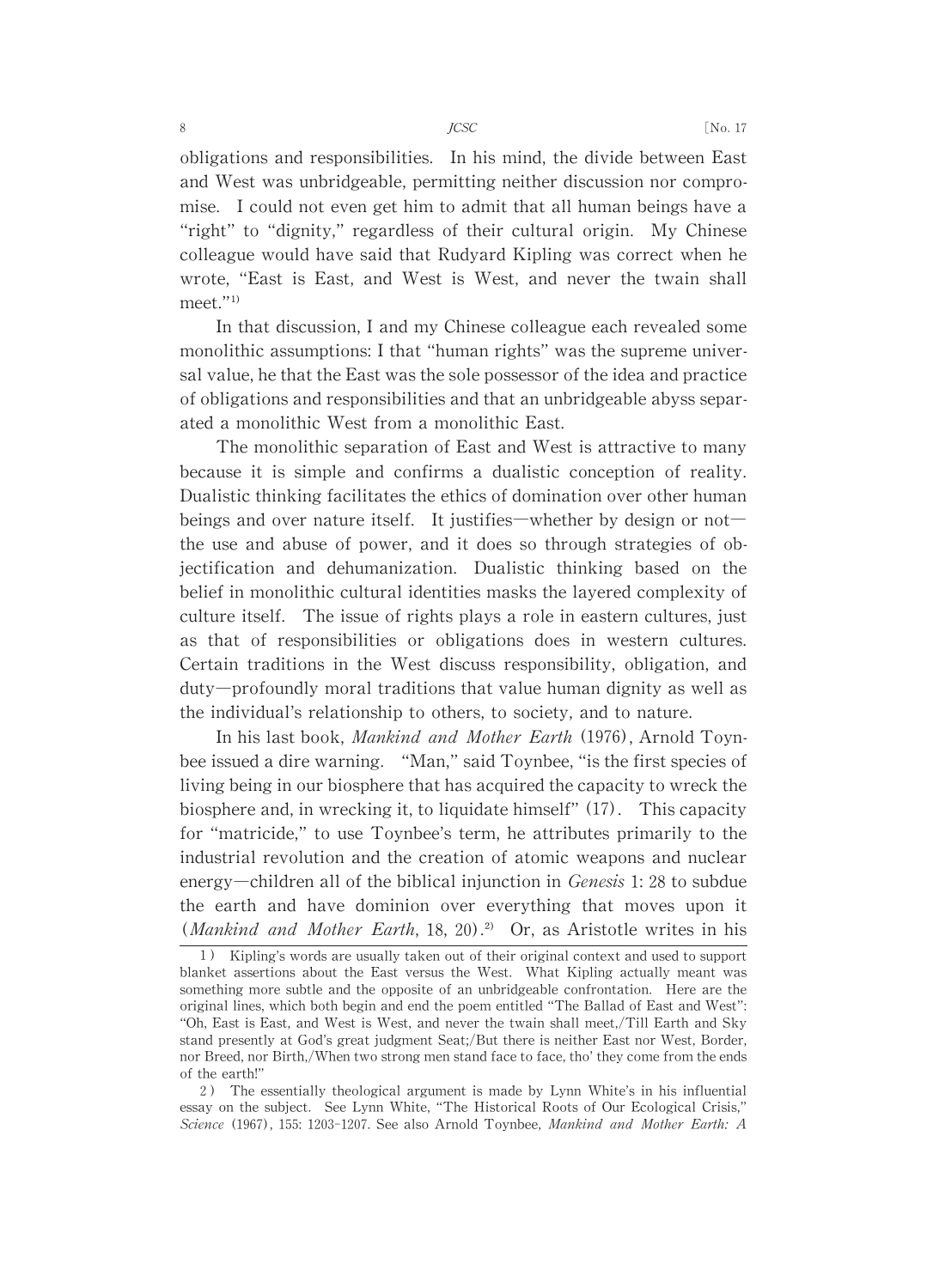Politics (Book I, Chapter 8), all things in nature are made for man. Behind Toynbee's words as well as those in Genesis and in Aristotle's Politics is a perspective that places the individual first and the collective second. In essence, this perspective is egocentric and anthropocentric rather than altruistic or ecocentric.

We must find ways to replace dualism and categorical thinking with other ways of thinking and of being in the world. This essay is, in part, a critique of monolithic value systems and the dualistic thinking they demand, a critique of anthropocentrism in ethical thought, and a critique of the environmental indifference that may result in ecological matricide. These three critiques are interrelated. They call for an exploration of the proposition that western civilization is not only the civilization of rights but also that of obligations and that it can contribute to the development of environmental and ecological ethics. This all -too-brief essay has not been written in order to diminish the importance of the ideas of responsibility and social obligation in the East. In bringing to light some dimensions of western thought less familiar to Eastern scholars, I hope to contribute to the discussions under way in the Japan Society for Global System and Ethics as well as in the call for a United Nations Ethics Summit, issued one month after the tsunami and Fukushima Daiichi disasters. What I have to say is not particularly original, but my hope is that it will become part of the discussion in Japan and in the East generally.

### Rights, Dignity, and Duty

The Universal Declaration of Human Rights of the United Nations, so scornfully dismissed by my Chinese colleague, is not exclusively a statement of individual rights. It also maintains that our inherent dignity and rights stem from the fact that we are "all members of the human family" (preamble) and that "everyone has duties to the community in which alone the free and full development of his personality is possible" (article 29). $^{39}$  Furthermore, this UN declaration has roots far deeper than the  $18<sup>th</sup>$  century. In the West, these extend to classical thought, especially that of stoicism, and to early Christianity. The issue of "rights" is bound up with issues of "duty," "humanity," and man's relationship to "nature"―all issues important in Japanese and other Asian cultures.

For Cicero (d. 43 BCE), who composed two essays on "dignitas,"

Narrative History of the World (New York & London: Oxford University Press, 1976). 3) See (http://www.un.org/es/documents/udhr/).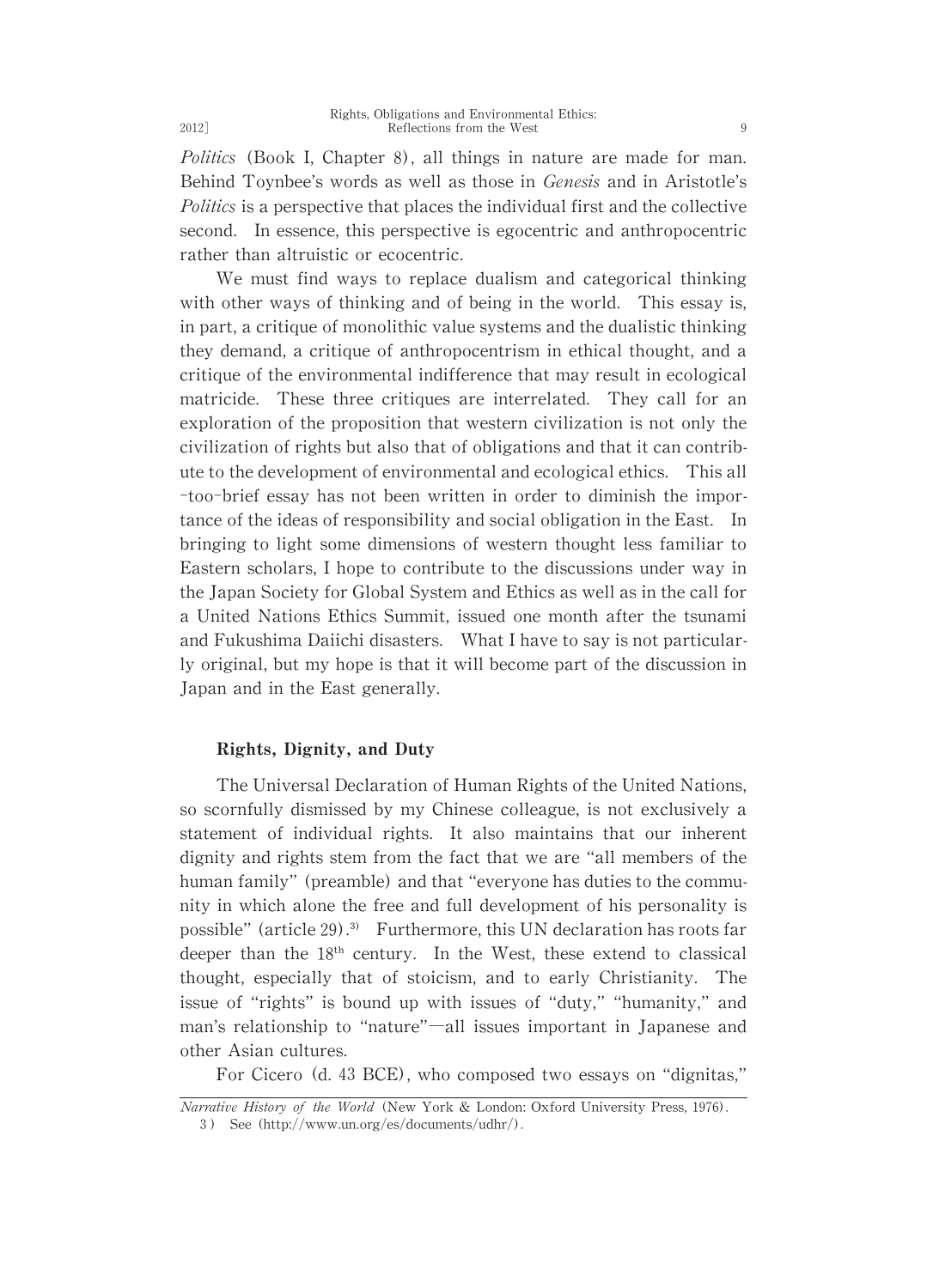dignity refers to moral excellence, the characteristic that differentiates the human being from the animal. An animal, said Cicero, wants only to eat, to sleep, to pursue sensual pleasures, all of which are primordial instincts. A human being, by contrast, can control these instincts through study and reflection. In that control, the human being finds "dignity." $4$ " "Dignity" is thus equated with being human, with **not** being an animal, and with living in moderation as a member of the human community. For the Stoics, it was the pursuit of "the good life" or virtue that was most important. This pursuit was a profoundly moral activity, requiring that one live in harmony both with other human beings and with nature, sometimes identified with "fate" and sometimes with "reality" or "logos" or natural law. However, we cannot say that Stoic morality includes "environmental consciousness" in the modern sense of the term.

In the Judeo-Christian tradition, St. Augustine, Thomas Aquinas and others consider that man, because he is created in the image of God, resembles God. His "dignity" therefore derives from his relationship to God. The purpose of life is to draw closer to God, and one's duty is to behave in such a way as to deserve that relationship. This thought runs through the central document of western monasticism, the Rules of St. Benedict. The "Rules" emphasize the importance of a selfless devotion to the community and of living in harmony not only with it but also with nature. But living in harmony with nature is a secondary duty here. In the words of Thomas Merton, who summarized St. Benedict in his Basic Principles of Monastic Spirituality, the "Benedictine way [is that] of humility in the common life"  $(66)$ , for it is that which brings the monk closer to God. Indeed, "...the monk has, as his primary function, the duty to be a monk—to be a man of God, that is to say, a man who lives by and for God alone"  $(122)$ .<sup>5)</sup> Man's moral

<sup>4)</sup> "Sed pertinent ad omnem officii quaestionem semper in promptu habere,quantum natura hominis pecudibus reliquisque beluis antecedat;illae nihil sentiunt nisi voluptatem ad eamque feruntur omni impetu, hominis autem mens discendo alitur et cogitando, semper aliquid aut anquirit aut agit videndique et audiendi delectatione ducitur... Ex quo intellegitur corporis voluptatem non satis esse dignam hominis praestantia, eamque contemni et reici oportere; sin sit quispiam, qui aliquid tribuat voluptati, diligenter ei tenendum esse eius fruendae modum" (De officiis). "But it is essential to very inquiry about **duty** that we keep before our eyes how far superior **man is by nature** to cattle and other beasts: they have no thought except for sensual pleasure and this they are impelled by every instinct to seek; but man's mind is nurtured by study and meditation; he is always either investigating or doing, and he is captivated by the pleasure of seeing and hearing.... From this we see that sensual pleasure is quite unworthy of the dignity of man and that we ought to despise it and cast it from us;but if some one should be found who sets some value upon sensual gratification, he must keep strictly within the limits of moderate indulgence."(my emphases) See Cicero, De officiis, Edited and translated by Walter Miller (London: William Heinemann Ltd., 1928), p. 30.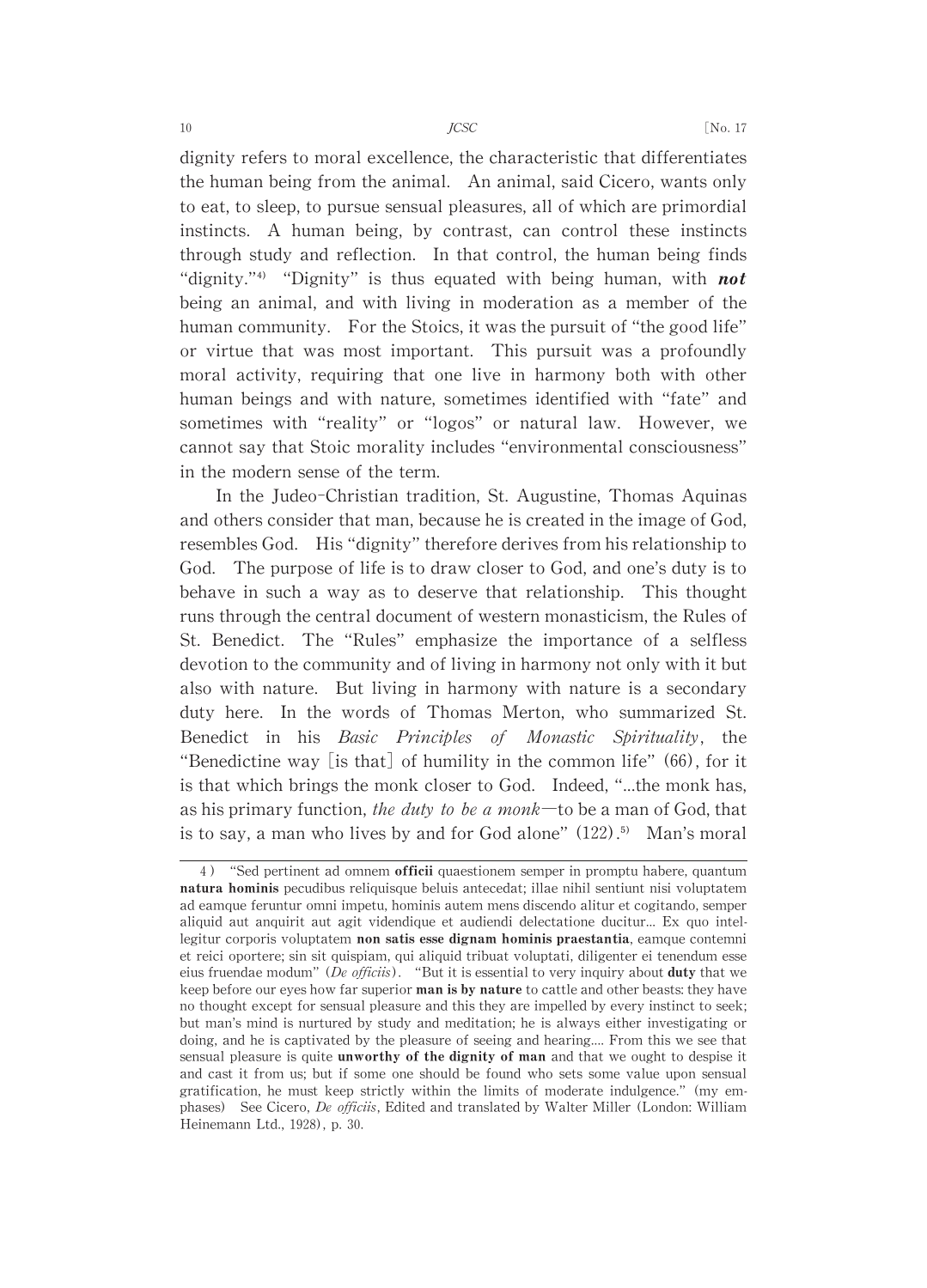relationship to nature is complicated in the Judeo-Christian tradition by the conception of God as the creator of nature and therefore as separate from it. In the  $17<sup>th</sup>$  century, Baruch Spinoza would argue for the inseparability of God and nature, an argument that is modern in its consequences for environmentalists, for it shifts the notion of man's duty toward God to include a duty toward nature. For Spinoza, God and nature (and man) are one.

In the European  $18<sup>th</sup>$  century, the concept of duty—or obligation was connected to democratic principles and secularized. Politically, with Locke and Rousseau, duty becomes part of Social Contract theory. Philosophically, with Kant, duty was made central to ethics. Kant's categorical imperative―"So act that you would be willing that the principle of your action be made into universal law"―has sometimes been called the equivalent of the golden rule. That is not quite accurate. Christ's injunction is to love one's neighbor as one loves oneself. This injunction is self-referential and therefore belongs, as Chikuro Hiroike would say, to conventional morality. Kantian ethics moved the focus from the self to "universal law," to what in other contexts has been called "natural law." For Kant, the human being is part of nature, connected to it not only elementally but also through the use of his reason. Kant explored the elemental connection in "the metaphysics of nature." The rational connection he explored in "the metaphysics of morals." For Kant, then, man and the natural world are elementally and morally interconnected and interdependent.

#### Environmental Hubris

This sense of interconnectedness and interdependence should have given rise to humility vis- $\tilde{a}$ -vis nature, but that has not generally been the case. An iconic example of environmental hubris occurs in the second part of Faust, in which Goethe alludes to the Dutch sea-reclamation project of the late Middle Ages and adapts the Baucis and Philemon story from Ovid's Metamorphosis (VIII: 611-724) to Faust's world. In that scene, we see Faust surveying his domain, the land that he has conquered from the sea through the use of dikes. He is proud of his accomplishment, but his technological mastery over nature has its critics. Baucis tells Philemon, "one should not trust the ocean bottom," knowing that ultimately, despite Faust's promises to the contrary, he may not keep them safe and also that nature is more powerful than man.

<sup>5)</sup> Thomas Merton, *Basic Principles of Monastic Spirituality* (Springfield, IL: Templegate Publishers, 1996).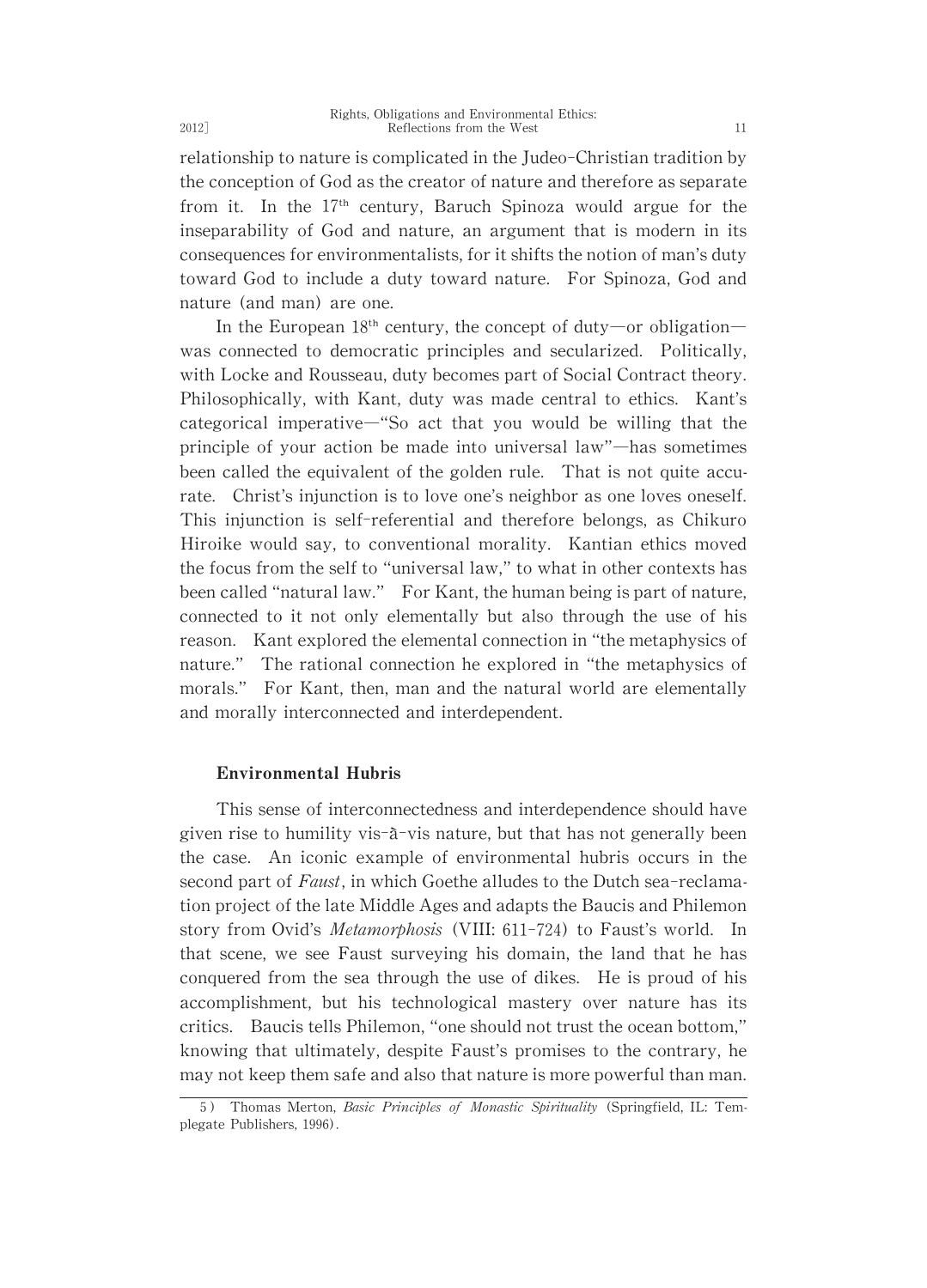Goethe alludes to two potential dangers: the ocean may flood this lowlying land despite the dikes, and Faust, out of greed to possess even more land than he now has, may destroy the home of Baucis and Philemon.

In trying to control nature, one may in fact contribute to its destruction. This is the message of Rachel Carson in Silent Spring.<sup>6)</sup> The title refers to a phenomenon observed in Hinsdale, Illinois in the mid 1950s. In 1958, a housewife wrote to a leading ornithologist in despair because the songbirds that she had heard every spring were virtually gone. What had killed them, she asked? He explained that pesticides, in particular DDT, had entered the food supply of birds first through being sprayed on trees, killing beetles and other insects on which birds feed. In the autumn, leaves still covered with DDT had fallen to the ground and become part of the soil. That soil then became food for earthworms, and earthworms became food for birds  $(97-119)$ , which then died. In effect, the cycle of life had become the cycle of death. As Carson noted, "insecticides" should really be called "biocides,"killers of life itself (18). Insecticides are used to control nature and to make farming more profitable. Carson was not against the use of chemicals to aid farmers. She was against their excessive and indiscriminate use without much thought to their possible consequences. She was critical of "environmental hubris."

It is hubris to believe that the balance of nature can be altered without serious consequences. Rachel Carson knew this as a scientist and as a "moralist"who reflected on Hiroshima and Nagasaki. In her 1960 preface to the second edition of The Sea Around Us, published originally in 1951, she wrote:

"Although man's record as a steward of the natural resources of the earth has been a discouraging one, there has long been a certain comfort in the belief that the sea, at least, was inviolate, beyond man's ability to change and to despoil. But this belief, unfortunately, has proved to be naïve. In unlocking the secrets of the atom, modern man has found himself confronted with a frightening problem―what to do with the most dangerous materials that have ever existed in all the earth's history, the by -products of atomic fission. The stark problem that faces him is whether he can dispose of these lethal substances without rendering the earth uninhabitable." $7$ 

<sup>6)</sup> Rachel Carson, Silent Spring (NewYork: Fawcett Crest, 1962).

<sup>7)</sup> Rachel Carson, The Sea Around Us (revised edition New York: Oxford University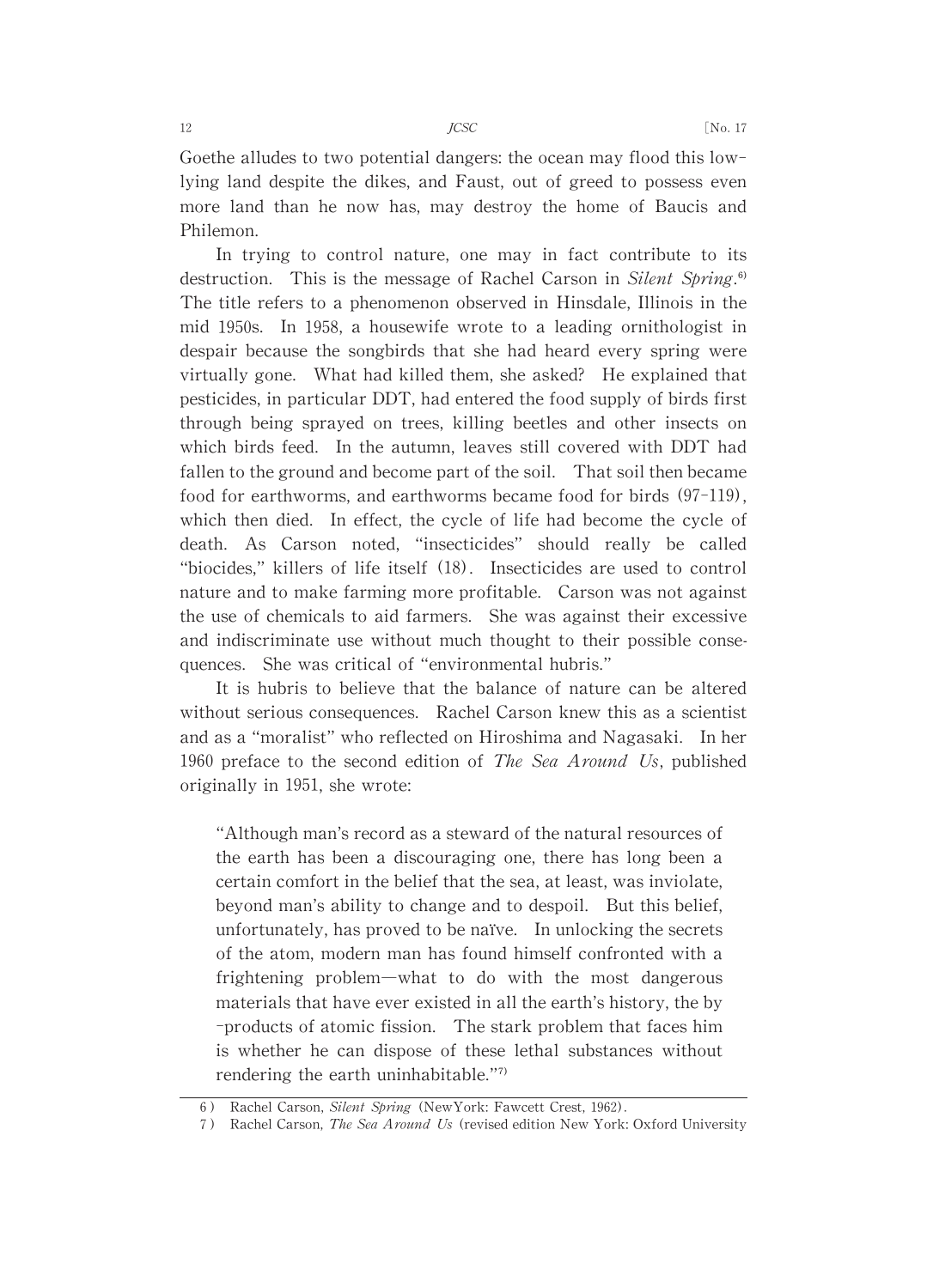The examples of environmental hubris are legion and not limited to the West. It is naïve to trust the ocean bottom, as the tsunami of March 2011 tragically proved. It is hubris to believe that nuclear power can be made totally safe in the face of nature's fury, as Fukushima Daiichi graphically demonstrated. The events of March 2011 were made worse because of a lack of respect for the interconnectedness of man and nature.

#### Environmental Ethics

The recognition of man's interconnectedness with the natural world led the German naturalist and scientist Alexander von Humboldt, influenced by Kant and by the Romantics' exaltation of nature, to devote his life to a scientific exploration of the New World, primarily Latin America. Toward the beginning of his major work, entitled Kosmos, published between 1845 and 1847, von Humboldt wrote: "Considered from an intellectual perspective, nature is a unity in diversity, the blending together of the manifold in form and attributes, in essence,  $\lfloor$ the blending of the objects and powers of nature as a living whole" (my translation).<sup>8)</sup> It was von Humboldt who, along with Carl Ritter (in Die Erdkunde),<sup>9)</sup> created the phrase and concept, "unity in diversity," which has become so fashionable in the last three decades. In the  $19<sup>th</sup>$ century, the concept was associated with the natural world and with man's relationship to it. Today, it is discussed primarily in the social sciences.

According to Aaron Sachs, in The Humboldt Current, Alexander von Humboldt is the main source and inspiration of American environmentalism.<sup>10)</sup> It is with environmentalism that the concept of obligation and duty acquires its most extensive applicability. Von Humboldt influenced the pioneer of American environmentalism, John Muir, as well as others. Muir, like von Humboldt, recognized the phenomenon of interconnectedness. In My First Summer in the Sierra, he wrote: "When we try to pick out anything by itself, we find it hitched to

Press, 1961), p. xi.

<sup>8) &</sup>quot;Die Natur ist für die denkende Betrachtung Einheit in der Vielheit, Verbindung des Mannigfaltigen in Form und Mischung, Inbegriff der Naturdinge und Naturkräfte als ein lebendiges Ganzes." See Kosmos: Entwurf einer physischen Weltbeschreibung (Stuttgart: J. G. Gotta'scher Verlag, 1845), vol. 1, Introduction, pp. 5-6.

<sup>9)</sup> Die Erdkunde im Verhältniss zur Natur und zur Geschichte des Menschen (The Science of the Earth in Relation to Nature and the History of Mankind), 19 volumes, written 1817-1859.

<sup>10)</sup> Aaron Sachs, The Humboldt Current: Nineteenth-Century Exploration and the Roots of American Environmentalism (New York: Viking-Penguin Books, 2006).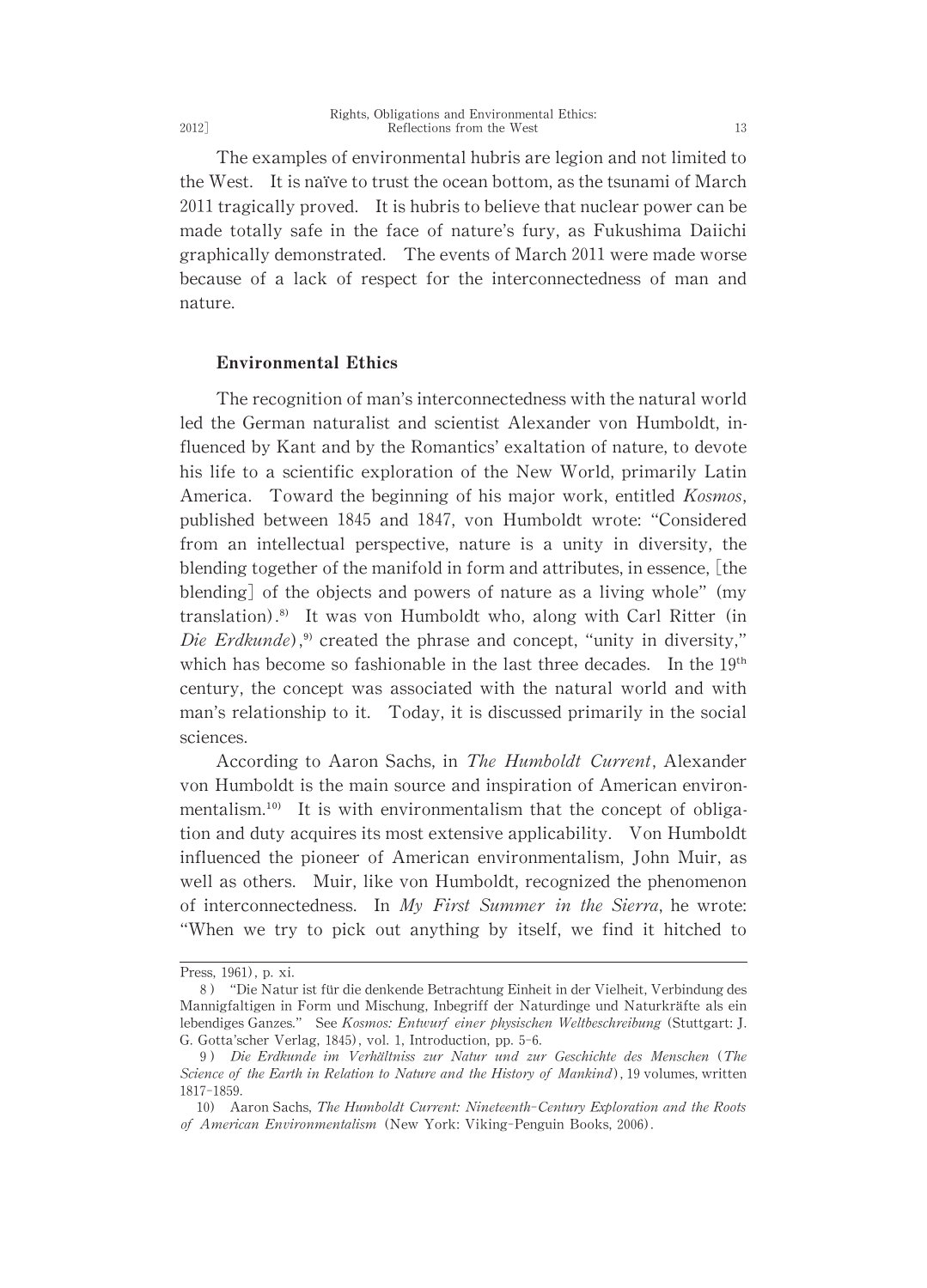everything else in the universe. $\frac{m}{n}$  Muir, who died in 1914, helped to save many wilderness areas in California from the predatory advance of capitalism. Because of his advocacy, the Yosemite Valley and mountain-range area became a national park; also, the Sequoia National Park was established to protect the giant sequoias of California. He was instrumental in founding the Sierra Club, now one of the most significant environmental organizations in the world. President Theodore Roosevelt, perhaps the most environmentally conscious American president, traveled to California to meet him in 1903 and, inspired by him, enacted legislation to create and maintain a number of national parks. Muir is commonly known as the father of the national park system and, according to his biographer Steven J. Holmes, a "patron saint" of American environmentalism. $12$  His work was not an unqualified success, however. In fact, he lost some key environmental battles in the San Francisco area to the needs of industrialization and urbanization.

John Muir, like Alexander von Humboldt and Henry David Thoreau before him, was moved by the divinity of nature to attempt to live in harmony with it, and to advocate that others do so as well. For this, he was severely criticized as an obstacle to the civilizing process. Half a century later, Silent Spring vaulted Rachel Carson into the first rank of environmentalists and she, too, became the target of reprehensible attacks, in particular attacks organized by large chemical manufacturers. Scientists in the employ of chemical companies questioned her scientific credentials. Corporate lawyers threatened lawsuits. A former secretary of agriculture accused her of being a "communist."<sup>13)</sup> But she did not back down and continued to question the profit motive in modern society.

Aldo Leopold, one of the founders of the Wilderness Society in the USA and a guiding spirit in the American environmental movement, spent all of his adult life in forestry and eventually was named adviser on conservation for the United Nations. When he died in 1948, he left behind, in draft, a manuscript that would be published in 1949 by Oxford University Press as A Sand County Almanac. Now a classic of environmentalism, the Almanac explicitly presents the relationship of man and nature in terms of ethics. In its most important and influential chapter, entitled "The Land Ethic" (237-264), Leopold wrote that man

<sup>11)</sup> John Muir, My First Summer in the Sierra (Boston: Houghton Mifflin, 1911), p. 211.<br>12) See Steven J. Holmes. *The Young John Muir: An Environmental Biography* See Steven J. Holmes, The Young John Muir: An Environmental Biography (Madison: The University of Wisconsin Press, 1999).

<sup>13)</sup> Linda Lear, Rachel Carson: Witness for Nature (New York: Henry Holt, 1997), pp. 429-430.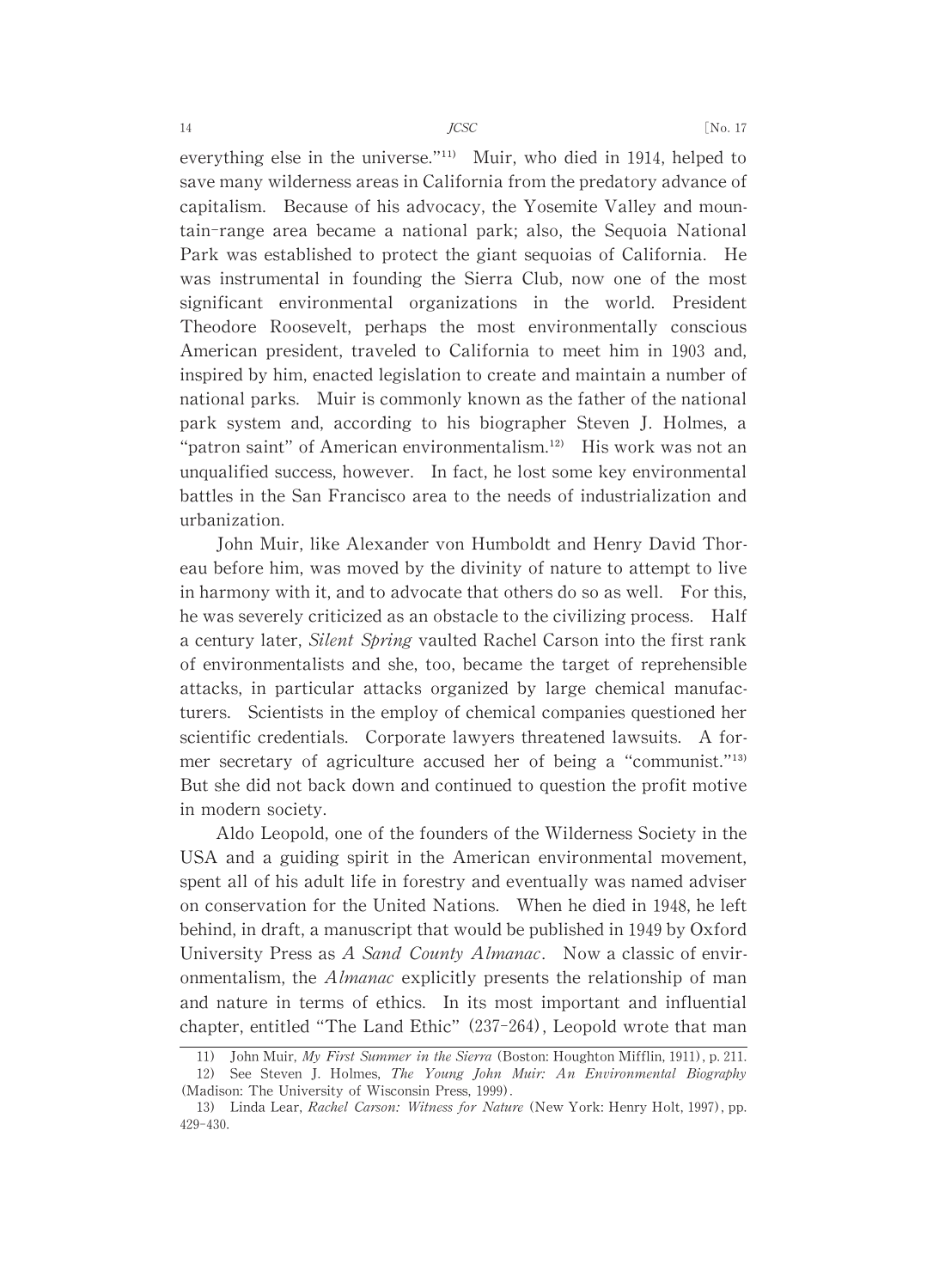and nature are interconnected through ethics and community. There are three levels of ethical awareness and action: first, the relationship between individuals (in the West, the Ten Commandments is an example); second, the relationship between individuals and their society (democratic principles or social contract theory would be examples); third, the relationship between individuals and the land, as is evident in environmentalist movements. Each relationship imposes an obligation upon the individual to act in the interests of others and, ultimately, of the earth itself. Leopold saw these three levels of responsibility as stages in an evolving process of living within ever more encompassing communities, the earth being the largest. For Leopold, "all ethics so far evolved rest upon a single premise: that the individual is a member of a community of interdependent parts" (239). The greatest obstacle to the land ethic, to a moral existence within this largest of communities, Leopold saw, was the profit motive. The evolution advocated by Leopold begins with ethics between individuals. It then expands to include social ethics and, eventually, ecological ethics, the title of a recent book by Patrick Curry.<sup>14)</sup>

As a discipline and mode of consciousness, environmental ethics does not belong to one part of the world only. The thinkers come from many cultures. Before environmentalism became a common word in academic circles, in 1961 a number of scholars from around the world. including Arnold Toynbee and Pitirim Sorokin as well as Shi-yi Hsiao from Peiking University and Kyoshiro Yajima from the University of Tokyo, met in Salzburg, Austria, to create the International Society for the Comparative Study of Civilizations.<sup>15)</sup> At the end of that inaugural meeting, everyone agreed that the era of independent nation states in conflict and competition with each other must come to an end. The future of humankind depends on it (*Problems of Civilizations*, 403-414). Summarizing the consensus of those present, Toynbee said that the entire world had become connected militarily and technologically, whether or not it wanted to be interdependent in these ways. Therefore, the world had now to strive to come together in terms of culture, religion, psychology, and art. If the world fails to do so, if misunderstanding and fear dominate the relationship between cultures, then the destruction of the world through a nuclear holocaust becomes all the more possible (Problems of Civilizations, 408). We must acknowledge,

<sup>14)</sup> See Patrick Curry, Ecological Ethics: An Introduction (Cambridge, UK: Polity Press, 2006).

<sup>15)</sup> See the proceedings of that 1961 meeting: Othmar Anderle (editor), *Problems of* Civilizations: Report of the First Synopsis Conference of the S.I.E.C.C., Salzburg, 8-15 October, 1961 (The Hague: Mouton and Company, 1964).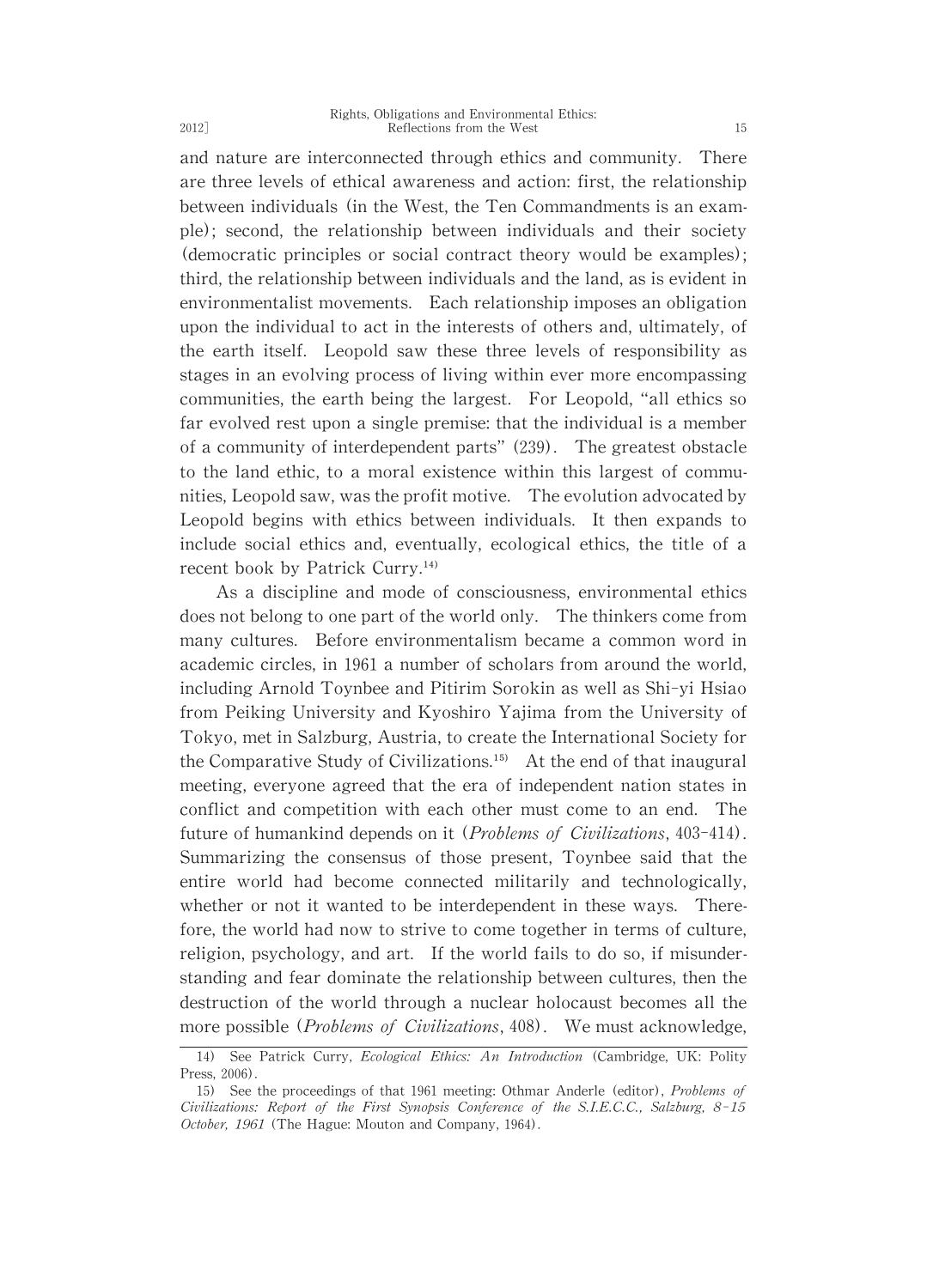Shi-yi Hsiao said in that Salzburg meeting of 1961, that we may be as diverse as leaves on a tree but that we all belong to the same tree (Problems of Civilizations, 403). In a similar vein, I would maintain that misunderstanding our responsibilities and our place in the ecosystem that is the earth will lead, at the very least, to natural tragedies like the tsunami of March 2011, to nuclear accidents like Chernobyl and Fukushima Daiichi, and to the irreversible degradation of the environment.

Early formulations of the relationship between ethics and the environment, such as those by John Muir, were rudimentary. The conceptions of Aldo Leopold are deeper and more extensive in reach. And more influential as well, for his central challenge has been taken up by many contemporary environmental movements of the last half of the  $20<sup>th</sup>$  century. The call has been heeded by individuals, academic institutions, non-governmental organizations, governments, and transnational entities like the European Union and the United Nations. For example, a new field in philosophy was created in the 1970s, "environmental ethics"; it has its own journal, *Environmental Ethics*, established in 1979. There are at least 15 graduate programs in environmental ethics in the USA, Europe, the UK, South Africa, and Australia. Publications in this field are numerous.<sup>16)</sup> Up to this point the vast majority of environmental organizations may be found in the western hemisphere. The Sierra Club, Greenpeace,World Wildlife Fund, the Nature Conservancy, and Friends of the Earth are examples. Established in 2001, the international non-profit Oceana, headquartered in Washington, D.C., has as its sole mission the protection of the oceans, which cover  $71\%$  of the globe. In 1962, the United Nations held a conference on the human environment in Stockholm and followed up with another conference in 1992. The UN established the UNEP (the United Nations Environmental Program), now headquartered in Kenya. In Europe, the European Environmental Agency (EEA), established in 1990 by the EU, has long been a vocal advocate for the environment. In the United States, governmental agencies include the EPA (the Environmental Protection Agency), the Fish and Wildlife Service, and the National Park Service. In the East, Japan has been a leader in the evolving field of environmental ethics, as evidenced by the relatively recent establishment of organizations like The Japan Society for Global System and Ethics, as well as by other initiatives, such as the "Message from Tokyo," issued jointly

<sup>16)</sup> For example, see not only the articles published in *Environmental Ethic* for the past thirty years but also Andrew Light and Holmes Rolston III (editors), *Environmental Ethics*: An Anthology (London: Blackwell Publishers, 2003), 554 pages.